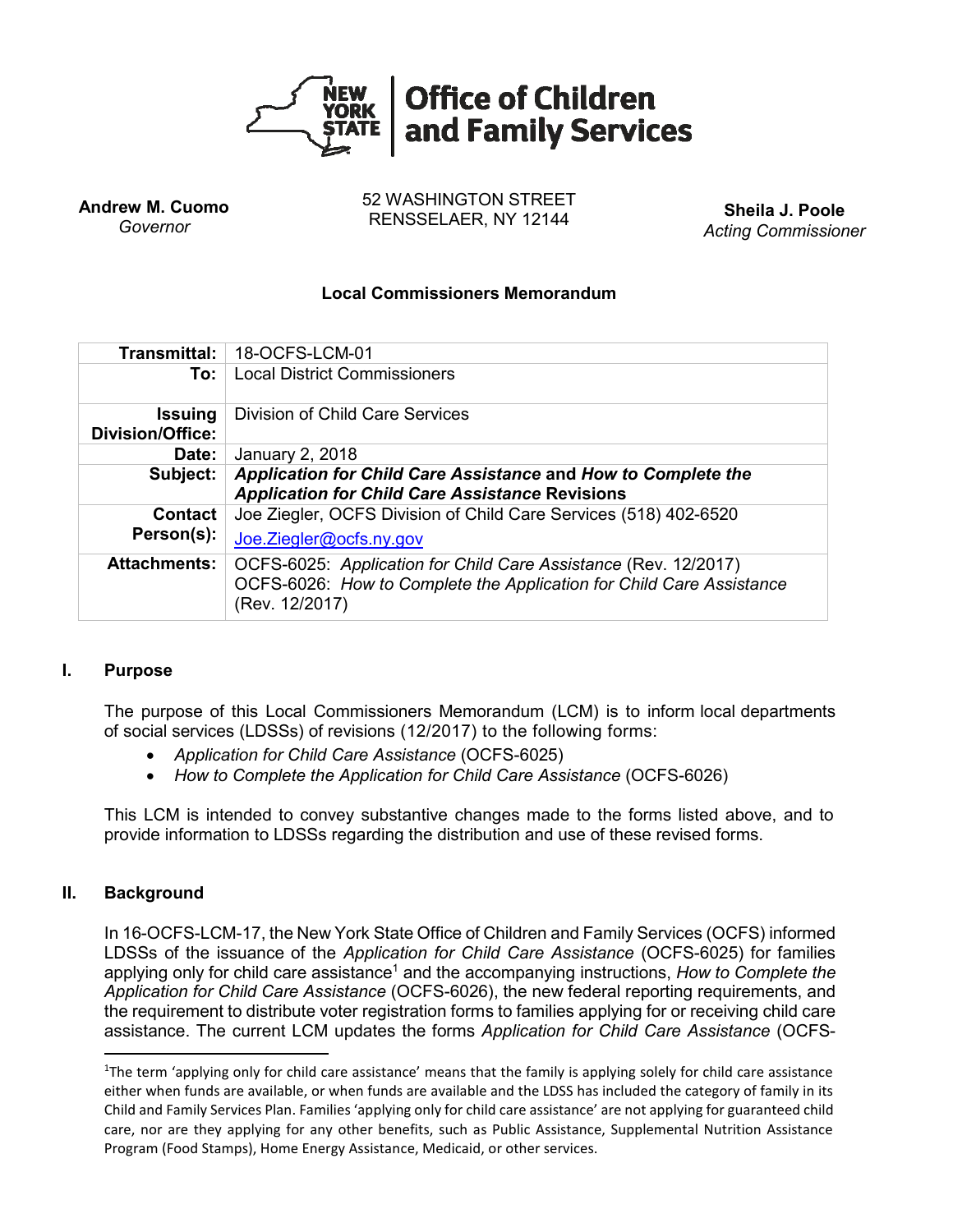6025) and *How to Complete the Application for Child Care Assistance* (OCFS-6026), but does not replace the LDSS requirements set forth in [16-OCFS-LCM-17.](http://ocfs.ny.gov/main/policies/external/OCFS_2016/LCMs/16-OCFS-LCM-17.pdf)

LDSSs continue to have the option of accepting one of the three documents listed below, for parents applying for child care assistance only:

- the *New York State Application for Certain Benefits and Services* (LDSS-2921), or
- the *Application for Child Care Assistance* (OCFS-6025), or
- a local equivalent to the OCFS-6025 that has been approved by OCFS.

LDSSs are reminded that they must continue to inform all applicants of their rights and responsibilities by providing:

- LDSS-4148A: *What You Should Know About Your Rights and Responsibilities*
- LDSS-4148B: *What You Should Know About Social Services Programs*
- LDSS-4148C: *What You Should Know If You Have an Emergency*

### **III. Forms Revisions**

The following substantive changes have been made to the *Application for Child Care Assistance* (OCFS-6025):

General – The revision date was changed on every page to 12/2017.

Page 1

- Updated the title of the form LDSS-2921 to *New York State Application for Certain Benefits and Services*.
- Reordered the four questions in Section 2 pertaining to children in the household, such that the first question asks if each child needs child care. The remaining questions are only answered for children in need of child care, not all children in the case.
- Revised the child citizenship question to include United States nationals and persons with satisfactory immigration status, in addition to United States citizens.

### Page 2

Added the words "active duty" to the question about U.S. military status in Section 3.

### Page 3

- Added Workers' Compensation and Safety Net benefits to Section 7.
- Changed the income source "Self-Employment" to "Net Self-Employment Income."
- Deleted "and my family's income does not exceed 85 percent of the state median income for a family of the same size" from Section 9 Resources.
- Added examples of resources to Section 9 Resources.

The instructions, *How to Complete the Application for Child Care Assistance* (OCFS-6026), have also been revised to reflect the 12/2017 revision date on every page as well as the instructions that were affected by the substantive changes in each section of the application. In addition, the following changes have been made to *How to Complete the Application for Child Care Assistance* (OCFS-6026):

### Page 2

 Added a clarification that the provision of race and ethnicity information is voluntary and does not affect eligibility or benefit levels.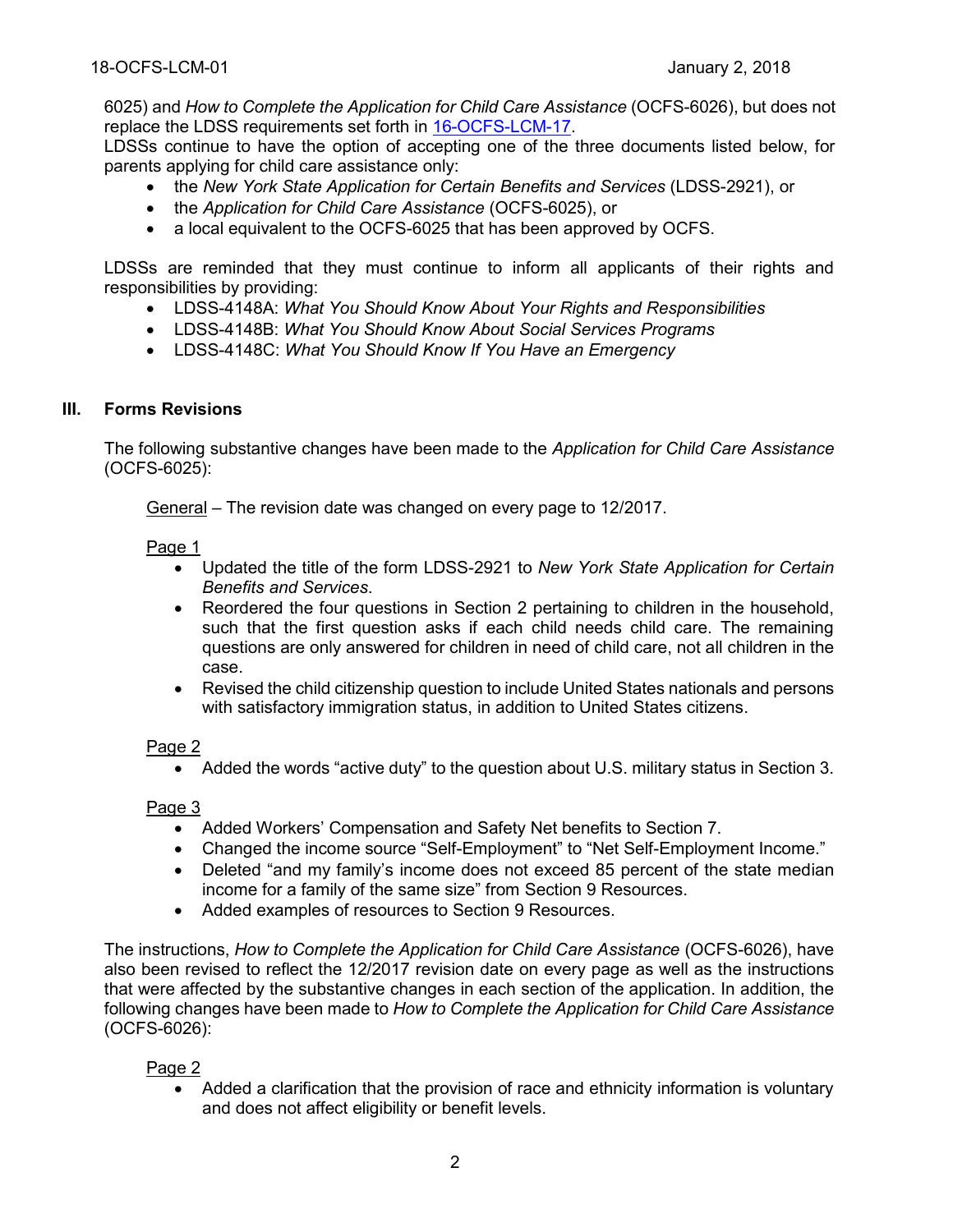Added a clarification that the citizenship or immigration status of the child's parent or other household members will not affect eligibility or benefit levels.

## Page 4

 Revised Section 9 to remove the family resources certification and examples because they are now on the application. Added the statement: "This section contains important information about your rights and responsibilities relative to receiving assistance. By signing and submitting an application, you indicate that you understand and agree to the statements in this section."

## **IV. Access to the Revised** *Application for Child Care Assistance* **and Instructions**

The revised English versions of the *Application for Child Care Assistance* (OCFS-6025) and *How to Complete the Application for Child Care Assistance* (OCFS-6026) are available on the OCFS intranet and internet websites at <http://ocfs.state.nyenet/admin/Forms/> and [http://ocfs.ny.gov/main/documents/docsChildCare.asp.](http://ocfs.ny.gov/main/documents/docsChildCare.asp) These forms will be made available in Spanish, Chinese, Russian, Haitian Creole, Korean, and Italian on the OCFS intranet and internet websites.

Hard copies of the *Application for Child Care Assistance* (OCFS-6025) and *How to Complete the Application for Child Care Assistance* (OCFS-6026) in English will be available within 30 days from the release of this LCM, and the Spanish version will be available soon after.

To order hard copies of the *Application for Child Care Assistance* (OCFS-6025) and *How to Complete the Application for Child Care Assistance* (OCFS-6026), in English and Spanish, complete the *[Request for Forms and Publications](http://ocfs.ny.gov/main/Forms/Management_Services/OCFS-4627%20Request%20for%20Forms%20and%20Publications.dot)* (OCFS-4627) and mail to:

> **OCFS Forms and Publications Unit** 52 Washington Street, Room 134 North Bldg. Rensselaer, NY 12144-2834

> > OR

### **Call the Forms Hotline: 518-473-0971**

# **V. Effective Date**

Effective March 1, 2018, LDSSs may no longer distribute, electronically, by mail, or in person, all previous versions of the *Application for Child Care Assistance* (OCFS-6025) and *How to Complete the Application for Child Care Assistance* (OCFS-6026). Previous versions must be replaced with the 12/2017 versions by March 1, 2018. LDSSs may begin to distribute the 12/2017 versions of the forms upon the date of publication of this LCM. LDSSs must accept and process any applications or recertification forms submitted by applicants or recipients using the previous versions of these forms during the period March 1, 2018, through May 1, 2018. After May 1, 2018, previous versions of these forms cannot be accepted.

Also, effective March 1, 2018, LDSSs may no longer distribute, electronically, by mail, or in person, any previously approved local equivalents of the *Application for Child Care Assistance* (OCFS-6025) and *How to Complete the Application for Child Care Assistance* (OCFS-6026). Revised local equivalent forms must be submitted to the OCFS Division of Child Care Services